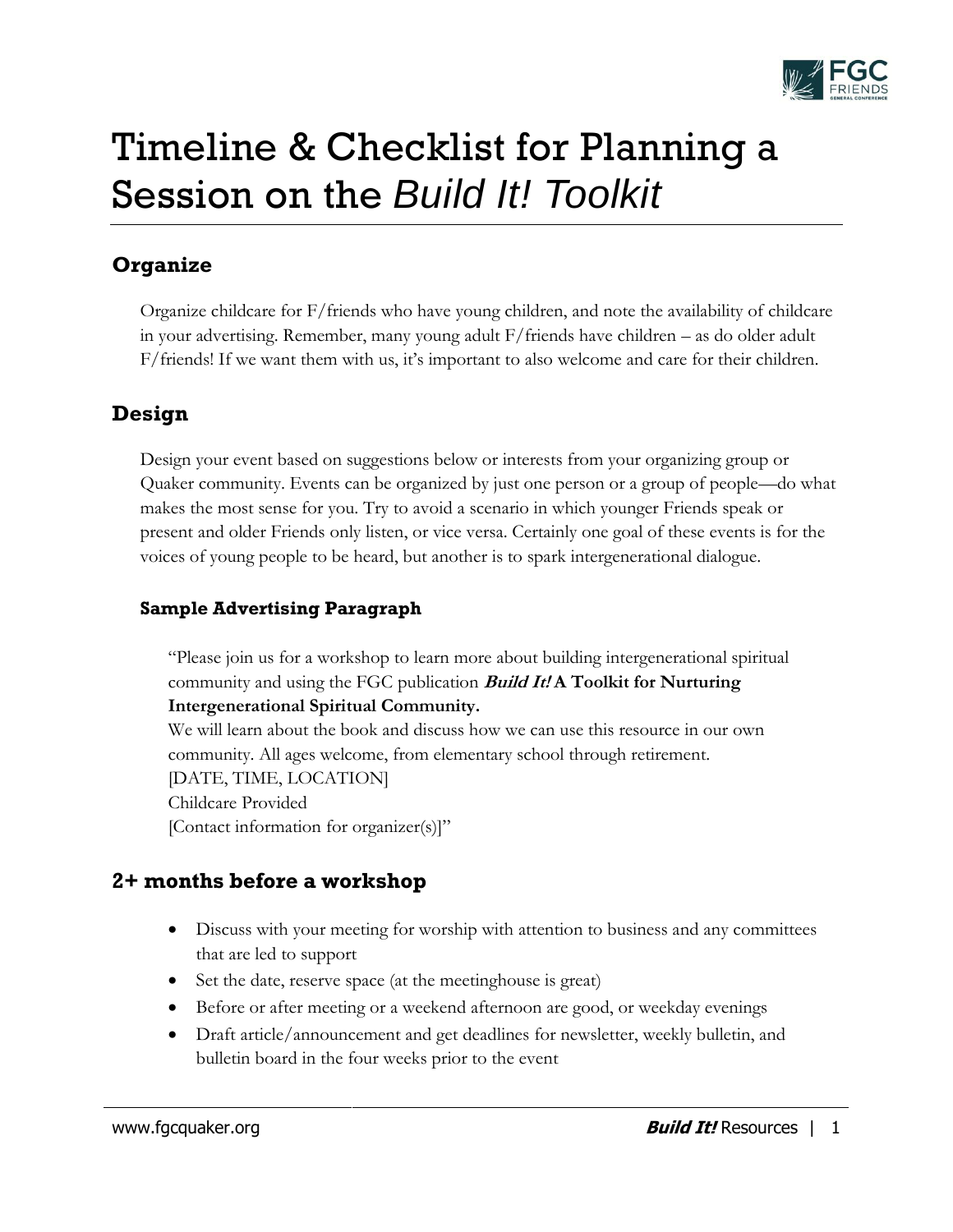

# **1+ months before workshop**

- Reserve child care and make sure to advertise that, too
- Request snacks
- Start announcing and asking people for commitments to attend; use both personal and general invitations
- Post a flyer in the meetinghouse

#### **2 weeks before**

- Review sign in sheet and other materials for updates, changes, modifications
- Confirm child care, snacks and space reservation

### **1 week before**

- Print materials, review agenda, activities and games; print "How-Tos"
- Confirm any changes for child care

## **Day before**

- Print and prepare all materials; review details of agenda, games, activities
- Other materials: you may need pens, markers, large paper, tape, string, etc.

## **Day of the workshop**

- Arrive early to allow for some centering time, preparing materials and space
- Enjoy the process!

#### **Afterwards**

- Send any pictures, video, and sign-in sheets to the FGC Youth Ministries staff [\(youthministries@fgcquaker.org,](mailto:youthministries@fgcquaker.org) phone: (215) 561-1700)
- Mark your calendar for any follow-up commitments discussed during the workshop

#### **Materials:**

- Planning checklist (this document!)
- Workshop template/agenda of appropriate length for your workshop
- Flyer